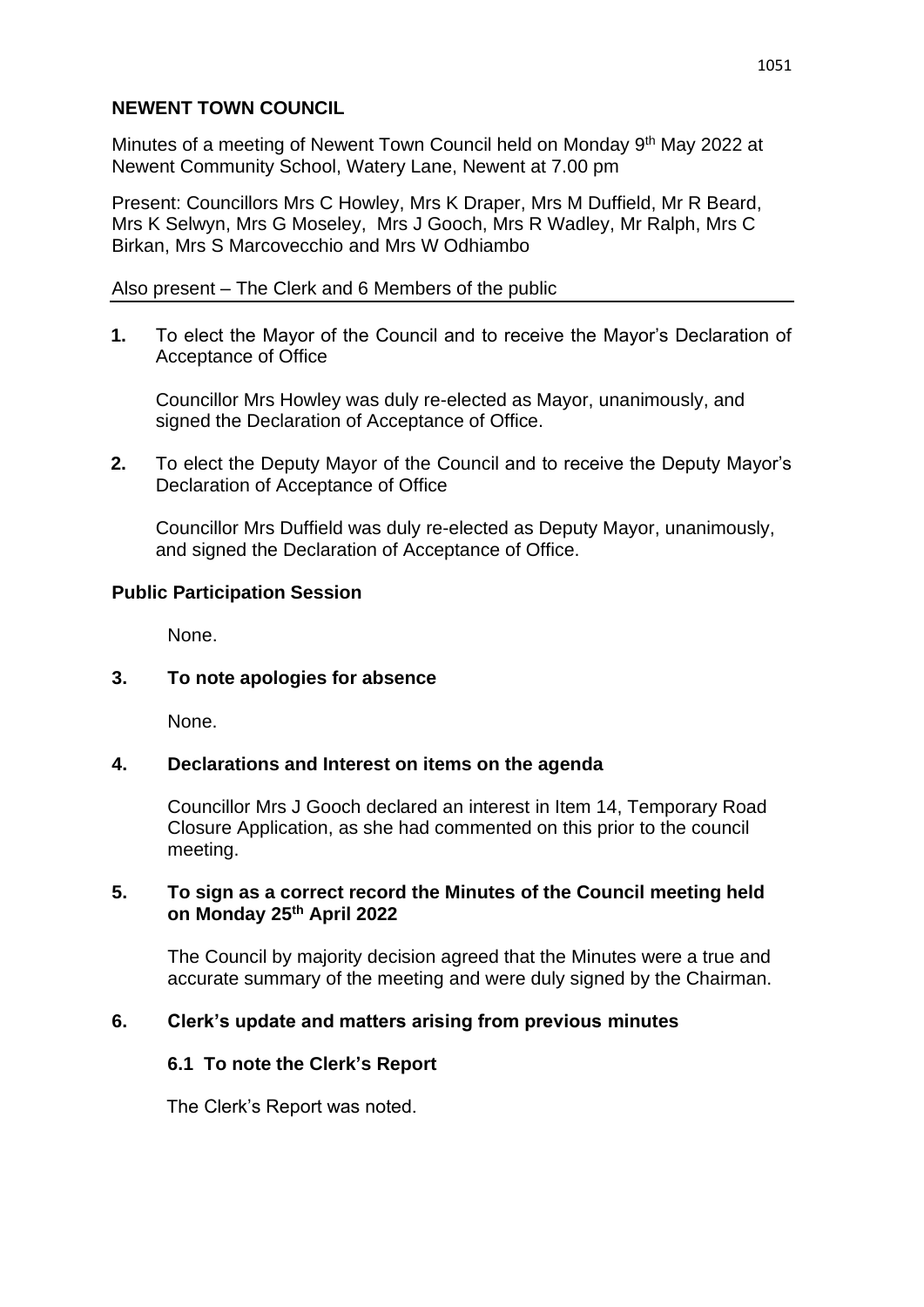# **7. Finance**

# 7.1 To approve the accounts to be paid

#### **NEWENT TOWN COUNCIL PAYMENTS FOR COUNCIL APPROVAL 09.05.22**

|                           | Invoices due for Payment 15.04.22-<br>29.04.22                      |            |              |                                                                                                                                                                                                      |
|---------------------------|---------------------------------------------------------------------|------------|--------------|------------------------------------------------------------------------------------------------------------------------------------------------------------------------------------------------------|
| Date of<br><b>Invoice</b> | Payee                                                               | <b>VAT</b> | <b>Total</b> | <b>Description</b>                                                                                                                                                                                   |
| 22.04.22                  | <b>Tindle</b><br><b>Newspapers</b><br>Wales &<br><b>Borders Ltd</b> | £48.00     | £288.00      | Deputy Clerk Advert: Forester; Website                                                                                                                                                               |
| 28.04.22                  | <b>GDR Solutions</b>                                                | £28.80     | £172.80      | 1x First Responder -fully kitted to attend<br>Platinum Jubilee Celebrations Saturday 4th<br>June 2022 11.30am-4.30pm To be paid from<br>donations made from public donations to the<br>Jubilee event |
| 29.04.22                  | <b>Peninsula</b>                                                    | £28.42     | £173.42      | <b>Business Safe</b>                                                                                                                                                                                 |
| 29.04.22                  | <b>Citizens</b><br><b>Advice Bureau</b>                             | £0.00      | £1,500.00    | Grant Funding for CAB in Newent 2022/23                                                                                                                                                              |
| 29.04.22                  | <b>Just Bin Bags</b><br><b>Ltd</b>                                  | £47.21     | £283.25      | 160-gauge bin bags 12 boxes for Estates<br>Team                                                                                                                                                      |
| 29.04.22                  | <b>KJS Certified</b><br><b>Accounts</b>                             | £0.00      | £737.50      | Training; End of Year end supporting papers;<br>Training                                                                                                                                             |
| 03.05.22                  | <b>GMT Solutions</b>                                                | £22.52     | £135.12      | Monthly Bronze Plan; IT support; Server anti-<br>virus check; Office 365; Server maintenance                                                                                                         |
| 03.05.22                  | <b>Ermin Plant</b>                                                  | £7.39      | £44.33       | Single drum roller: Diesel for roller                                                                                                                                                                |
| 03.05.22                  | Perpetua<br><b>Press</b>                                            | £18.72     | £112.32      | Parish Assembly advert in New Ad                                                                                                                                                                     |
|                           |                                                                     |            |              |                                                                                                                                                                                                      |
|                           | Totals                                                              | £201.06    | £3446.74     |                                                                                                                                                                                                      |

The Council by unanimous decision approved the accounts to be paid to a value of £3,446.74.

7.2 To note the RFO Report

# Newent Town Council RFO Report payments made since 14.04.22

|              | <b>Payments Made</b> |            |                     | Fast        |
|--------------|----------------------|------------|---------------------|-------------|
|              |                      |            |                     | Payment Out |
| Date         | <b>Payee</b>         | Total      | <b>Descriptions</b> |             |
| 22.04.22     | <b>Salaries</b>      | £8,480.03  | <b>Salaries</b>     | <b>FPO</b>  |
| 22.04.22     | <b>Pension</b>       | £2,885.80  | Pension             | <b>FPO</b>  |
| 22.04.22     | <b>HMRC</b>          | £2,431.85  | NI Contribution     | <b>FPO</b>  |
|              |                      |            |                     |             |
| <b>Total</b> |                      | £13,797.68 |                     |             |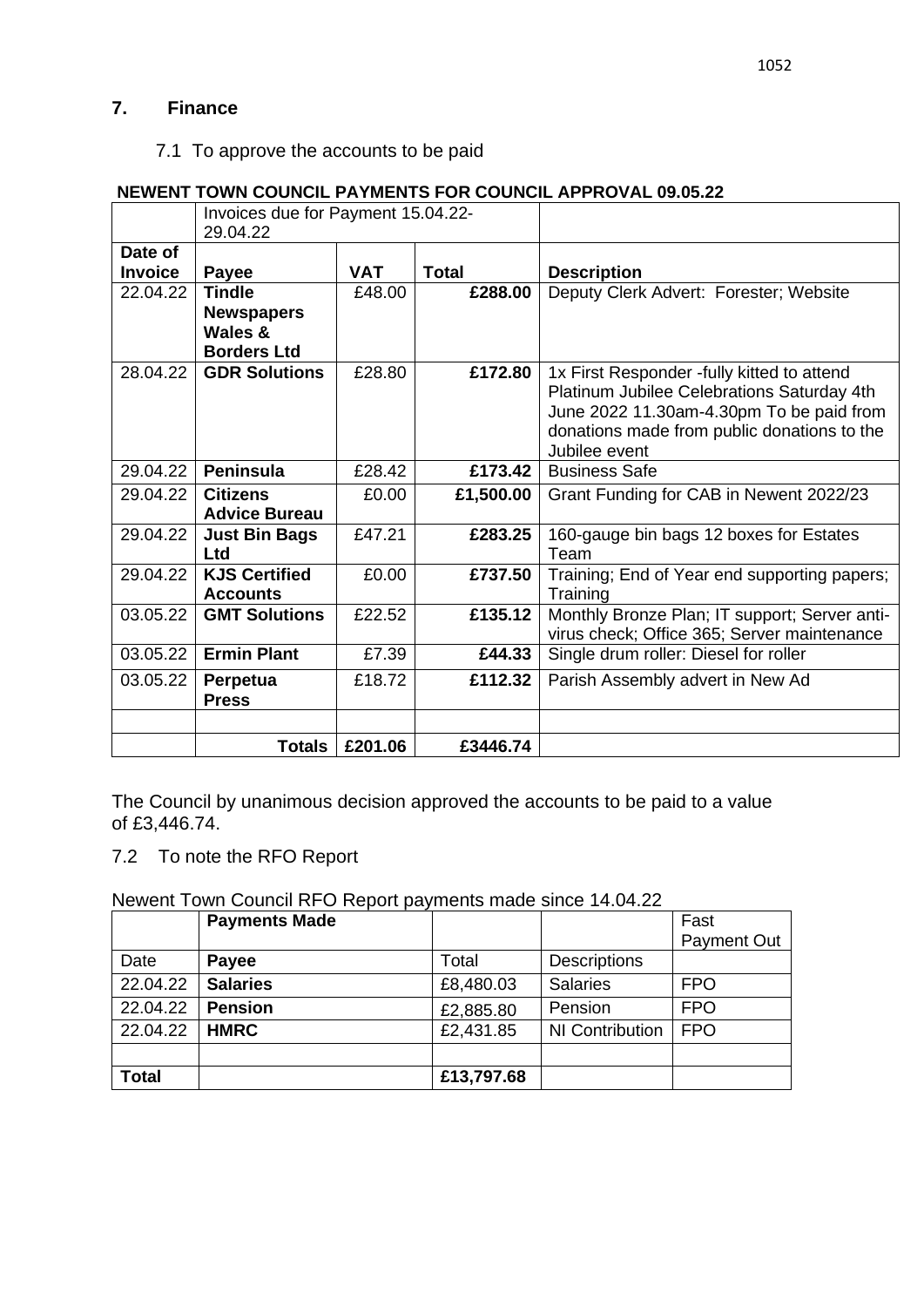|             | <b>Direct Debits &amp; Standing</b><br><b>Orders Paid</b> |              |                                                                                                               | $SO =$<br>Standing<br>Order  |
|-------------|-----------------------------------------------------------|--------------|---------------------------------------------------------------------------------------------------------------|------------------------------|
|             |                                                           |              |                                                                                                               | $DO=$<br><b>Direct Debit</b> |
| <b>Date</b> | Payee                                                     | <b>Total</b> | <b>Description</b>                                                                                            | <b>Method</b>                |
| 14.04.22    | <b>WaterPlus</b>                                          | £18.19       | Cemetery<br>Water supply<br>10.01.22-<br>23.03.22                                                             | <b>DD</b>                    |
| 19.04.22    | <b>Vision</b>                                             | £122.60      | Photocopier<br>charge                                                                                         | <b>DD</b>                    |
| 19.04.22    | <b>Barclaycard</b>                                        | £517.42      | Flags/Bunting:<br>Deposit for<br>Safety lifting<br>Gear: All-in-<br>one<br>Limestone;<br>Zoom and<br>Fasthost | <b>DD</b>                    |
| 20.04.22    | <b>AllStar</b>                                            | £127.80      | Fuel<br>BW69KZB                                                                                               | <b>DD</b>                    |
| 20.04.22    | <b>Grundon Waste</b>                                      | £222.98      | Commercial<br>Waste transfer                                                                                  | <b>DD</b>                    |
| 21.04.22    | <b>Office Depot</b>                                       | £12.01       | Office<br><b>Supplies</b>                                                                                     | <b>DD</b>                    |
| 21.04.22    | <b>Lex Autolease</b>                                      | £263.69      | <b>Fleet rental</b><br>07.03.22-<br>06.04.22                                                                  | <b>DD</b>                    |
| 25.04.22    | <b>Newent Association for</b><br>the Disabled             | £35.00       | Council vehicle<br>parking                                                                                    | <b>SO</b>                    |
| 27.04.22    | <b>All Star</b>                                           | £1.80        | Monthly fuel<br>card payment                                                                                  | <b>DD</b>                    |
| 27.04.22    | <b>Office Depot</b>                                       | £109.75      | Office<br>equipment                                                                                           | <b>DD</b>                    |
| 29.04.22    | <b>Office Depot</b>                                       | £53.89       | Paper: badges<br>mouse pads                                                                                   | <b>DD</b>                    |
|             | <b>Totals</b>                                             | £1,485.13    |                                                                                                               |                              |
|             |                                                           |              |                                                                                                               |                              |

A councillor asked if the bunting was paid for from the FoDDC grant. The Clerk commented that it had been.

| As of    |                                                    |             |
|----------|----------------------------------------------------|-------------|
| 29.04.22 | <b>Funds available to Council</b>                  |             |
|          | <b>Earmarked reserves Balance</b>                  | £139,351.26 |
|          | Business Account Balance (ending 1229)             | £236,821.13 |
|          | Business Account Balance (ending 1008) account     |             |
|          | used for payments                                  | £16,511.55  |
|          |                                                    |             |
|          | Total in Lloyds Bank accounts available to Council | £392,683.94 |

The RFO Report was noted.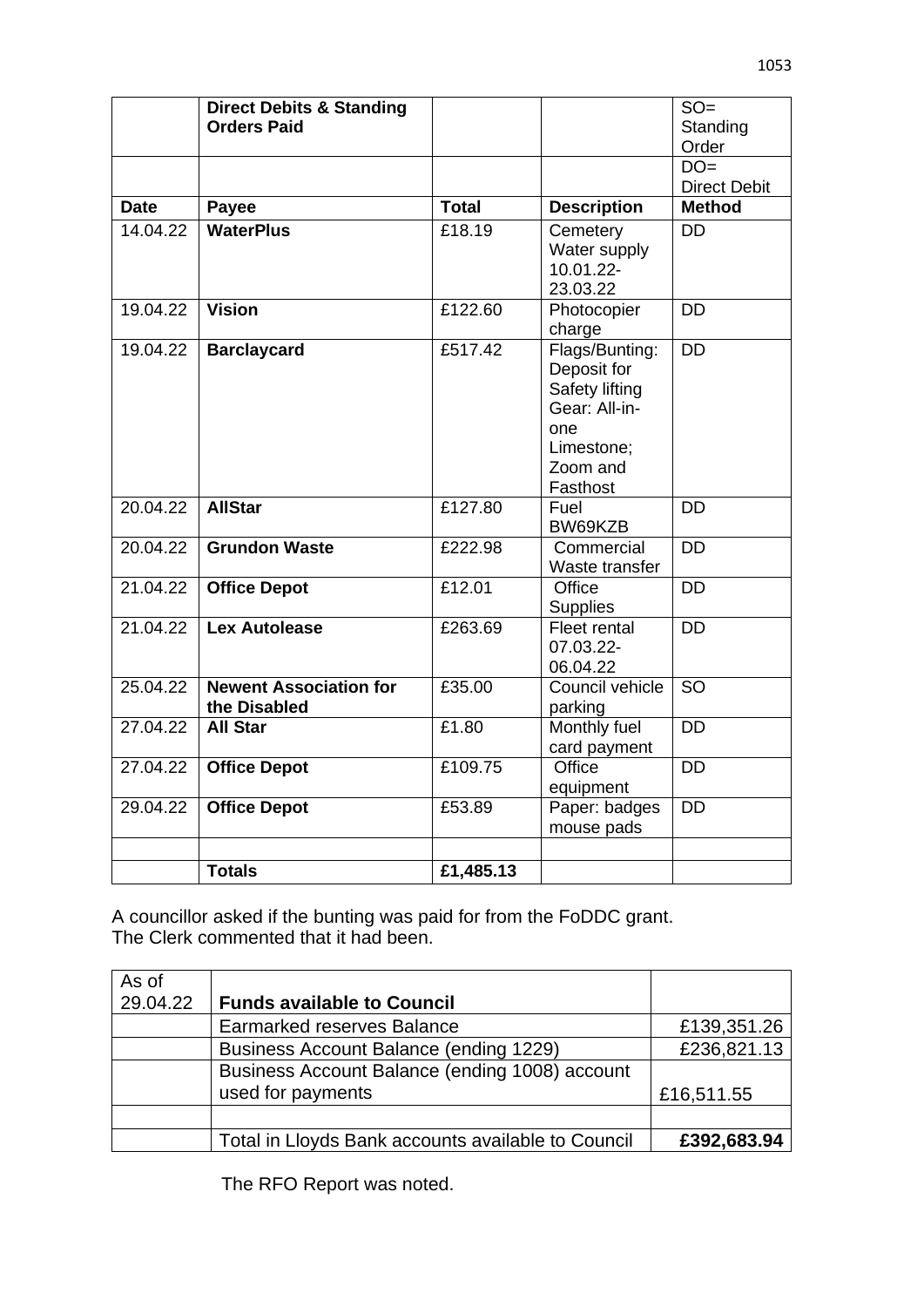7.3 To Note Draft Income & Expenditure Report 31.03.22

The draft Income & Expenditure Report, 31.03.22, was noted.

7.4 To review the Asset Register

The Asset Register was reviewed.

#### **8. To appoint Members from nominations submitted to serve on the Finance and Staffing Committee, and to appoint the Committee Chairman and Vice Chairman**

By unanimous decision Councillor Mrs K Draper was appointed as Chairman of the **Finance and Staffing Committee.**

By unanimous decision Councillor Mrs S Marcovecchio was appointed as Vice-Chairman of the **Finance and Staffing Committee.**

By unanimous decision Councillors Mrs R Wadley, Mr R Beard and Mrs C Howley were appointed to the **Finance and Staffing Committee.**

## **9. To appoint Members from nominations submitted to serve on the Planning & Environment Committee, and to appoint the Committee Chairman and Vice Chairman**

By unanimous decision Councillor Mrs G Moseley was appointed as Chairman of the **Planning & Environment Committee.**

By unanimous decision Councillor Mrs K Selwyn was appointed as Vice-Chairman of the **Planning & Environment Committee.**

By unanimous decision Councillors Mrs S Marcovecchio, Mrs K Draper & Mrs W Odhiambo were appointed to the **Planning & Environment Committee.**

#### **10. To appoint Members from nominations submitted to serve on the Regeneration Committee, and to appoint the Committee Chairman and Vice Chairman**

Councillor Mrs J Gooch was proposed by Councillor Mrs R Wadley and seconded by Councillor Mrs C Birkan.

By majority decision Councillor Mr R Beard was appointed as Chairman of the **Regeneration Committee.**

By unanimous decision Councillor Mrs R Wadley was appointed as Vice-Chairman of the **Regeneration Committee.**

By majority decision Councillors Mrs M Duffield, Mrs C Howley and Mrs S Marcovecchio were appointed to the **Regeneration Committee.**

Councillor Mrs C Birkan was nominated, proposed and seconded for a position on the Regeneration Committee, but there were insufficient votes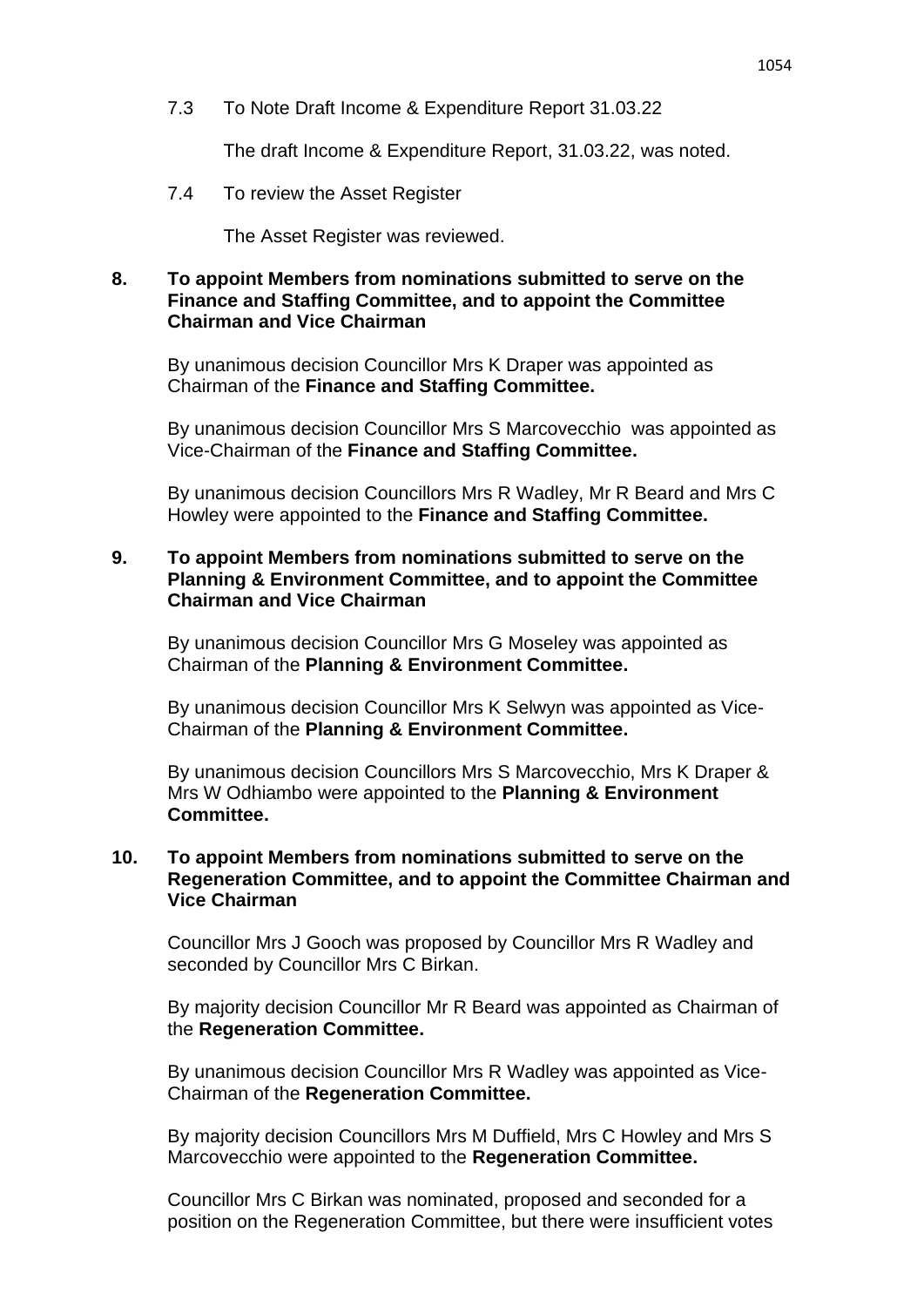from the councillors to enable Councillor Mrs C Birkan to be on the committee.

Councillor Mrs C Birkan commented on this and other matters, and the Chairman asked Councillor Mrs C Birkan to modify her behaviour, to speak to the agenda items and not to interrupt others who have been asked to speak.

The Chairman asked Councillor Mrs C Birkan not obstruct the proceedings.

Councillor Mrs C Birkan continued with her behaviour and as a result the Chairman suspended the meeting for 2 minutes.

Meeting suspended 7.27pm.

Meeting resumed 7.29pm.

#### **11. To appoint Members from nominations submitted to serve on the Communities Committee, and to appoint the Committee Chairman and Vice Chairman**

By majority decision Councillor Mrs W Odhiambo was appointed as Chairman of the **Communities Committee.**

The Vice Chair for the **Communities Committee is vacant.**

By majority decision Councillors Mrs C Howley, Mrs K Draper and Mr R Beard were appointed to the **Communities Committee.**

#### **12. To appoint representatives from nominations to undertake the following duties:**

- a) Snow & Flood Wardens By majority decision Councillors Mrs K Selwyn and Mrs C Birkan were appointed as Snow Wardens & Flood Wardens.
- b) Emergency Planning Co-ordinators By majority decision Councillors Mrs K Selwyn and Mrs C Birkan were appointed as Emergency Planning Co-ordinators.
- c) Allotment Inspections and Competition Judges By majority decision Councillors Mrs S Marcovecchio and Mrs K Draper were appointed as Allotment Inspections and Competition Judges.
- d) Quarterly Internal Checks By majority decision Councillors Mrs R Wadley and Mrs G Moseley were appointed to undertake Quarterly Internal Checks.
- e) Dementia Awareness By majority decision Councillor Mrs W Odhiambo was appointed to Dementia Awareness.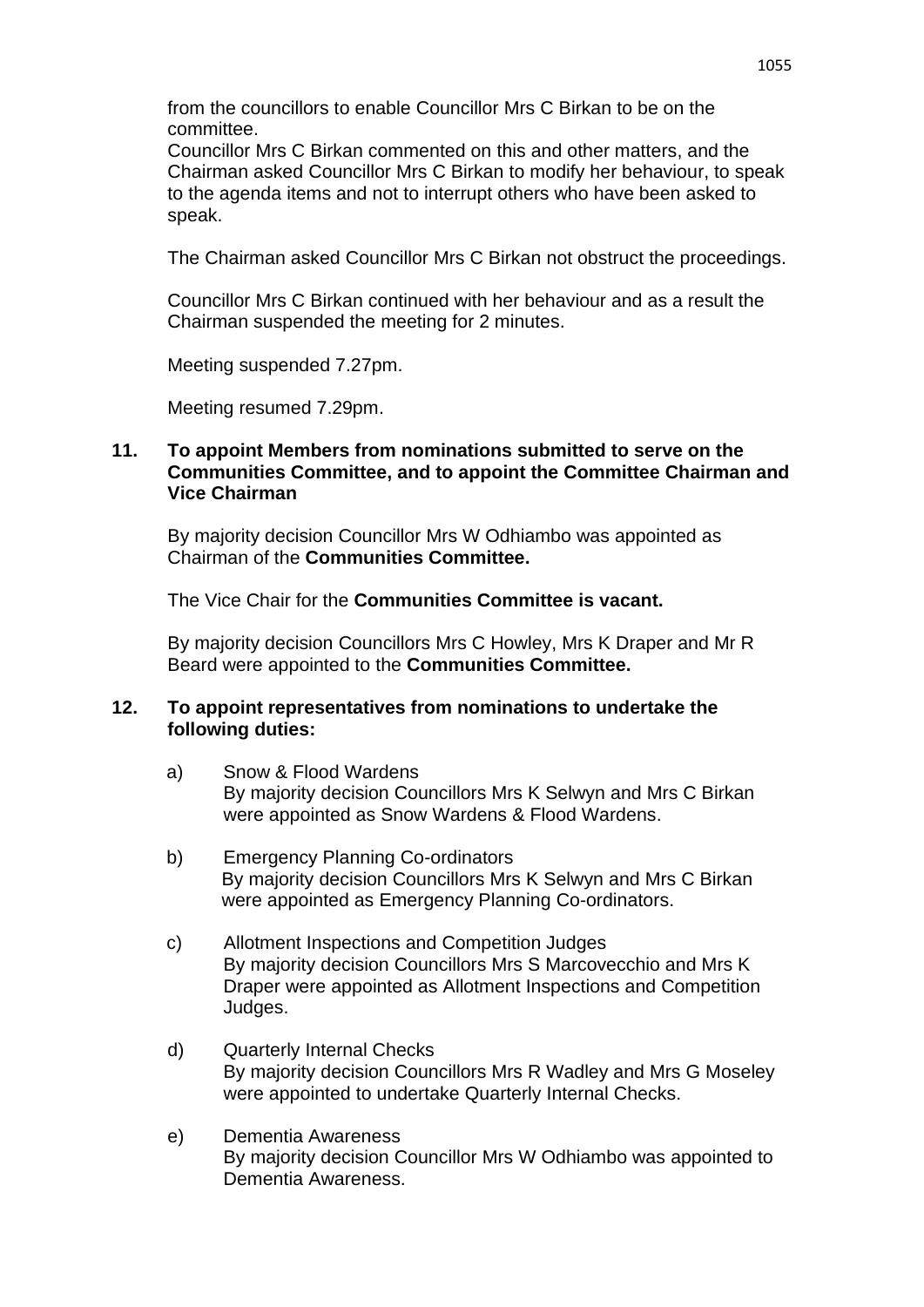f) Armed Forces Covenant Lead By majority decision Councillor Mrs C Howley were appointed as Armed Forces Covenant Lead.

# **13. To appoint Members from nominations on the under mentioned bodies as required**

The council agreed the following:

|              | <b>Outside Bodies</b>                                       | Councillor(s)                                                        | <b>Approval by</b>                                                                                               |
|--------------|-------------------------------------------------------------|----------------------------------------------------------------------|------------------------------------------------------------------------------------------------------------------|
| a)           | Parish & Town<br><b>Council Association</b>                 | Mrs G Moseley                                                        | Majority decision                                                                                                |
| b)           | <b>Newent United</b><br>Charity - appointee                 | Mrs K Draper<br>Mr R Beard<br>Mrs C Howley                           | The council<br>decided to<br>appoint 3<br>Members to the<br><b>Newent United</b><br>Charity<br>Majority decision |
| c)           | <b>Freedom Leisure</b><br>Joint User Group                  | Mrs C Birkan<br>Mrs W Odhiambo                                       | Majority decision                                                                                                |
| d)           | <b>Newent Allotment</b><br>Association                      | Mrs K Draper<br>Mrs S Marcovecchio                                   | Majority decision                                                                                                |
| e)           | <b>Cliffords Mesne</b><br><b>Village Hall</b><br>Committee  | Mrs R Wadley                                                         | Majority decision                                                                                                |
| f)           | Gloucestershire<br><b>Market Towns</b><br>Forum             | Mr R Beard<br>Mrs C Howley                                           | Majority decision                                                                                                |
| g)           | <b>Newent Business</b><br>Club/Liaison                      | Mr R Beard<br>Mrs K Draper                                           | Majority decision                                                                                                |
| h)           | <b>Newent Initiative</b><br><b>Trust</b>                    | Mrs G Moseley<br>Mrs R Wadley<br>Mrs C Birkan                        | Majority decision                                                                                                |
| i)           | <b>Newent</b><br>Doctors/Patient<br><b>Discussion Group</b> | Mrs M Duffield                                                       | Majority decision                                                                                                |
| j)           | <b>Newent Onion</b><br>Fayre                                | Mrs W Odhiambo                                                       | Majority decision                                                                                                |
| $\mathsf{k}$ | <b>Forest of Dean</b><br><b>Health Forum</b>                | Mrs R Wadley                                                         | Majority decision                                                                                                |
| $\vert$      | Wye Valley & Forest<br>of Dean Tourism<br>Association       | Communities<br>Committee to<br>decide or new<br>councillor to decide |                                                                                                                  |
| m)           | <b>Forest Youth</b><br>Association                          | Clerk to provide<br>information to<br>council on<br>requirements     |                                                                                                                  |
| n)           | <b>Forest Economic</b><br>Partnership                       | Mrs W Odhiambo                                                       | Majority decision                                                                                                |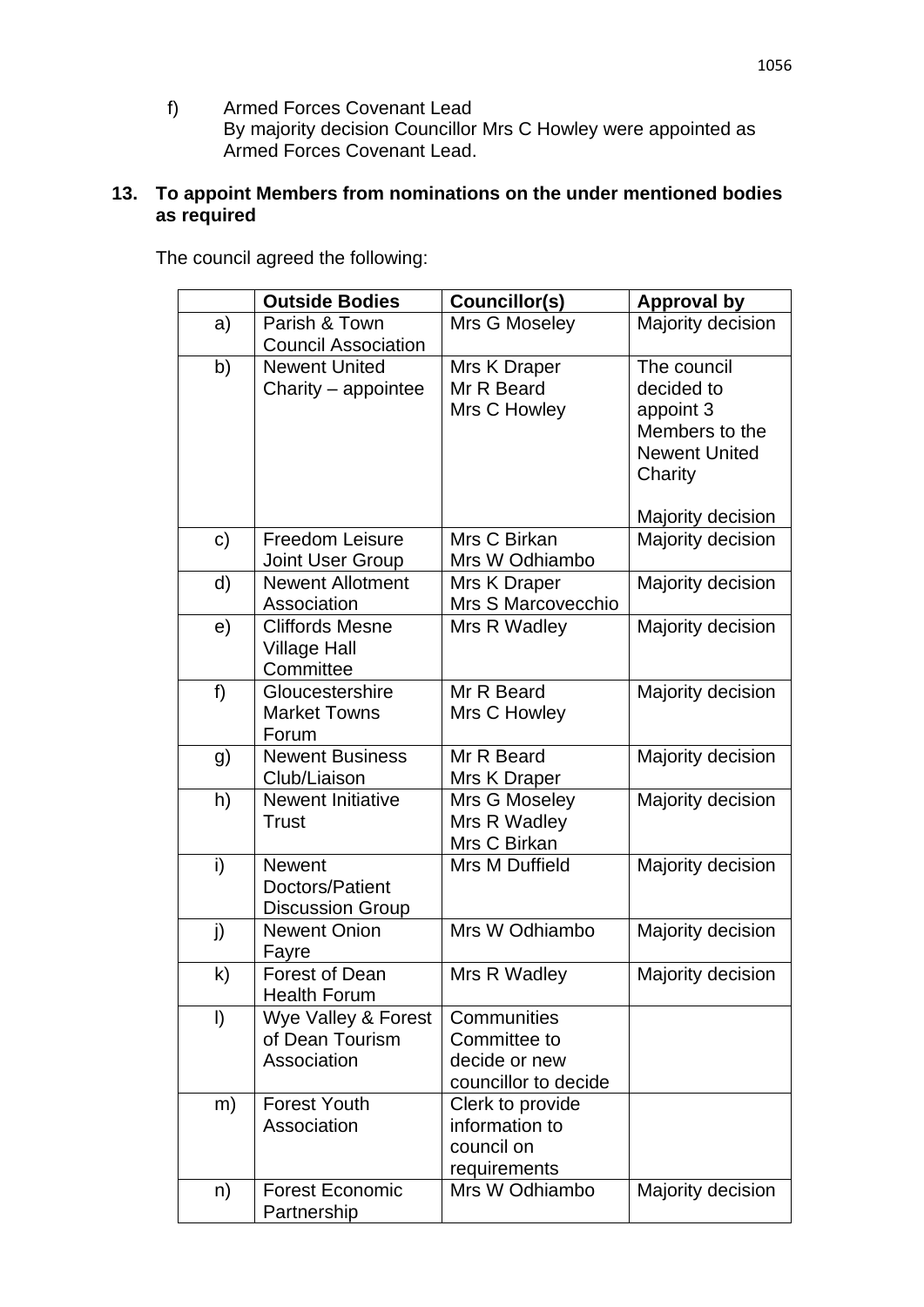| O) | Dolphin Club<br>Committee            | Mrs C Howley                                                     | Majority decision |
|----|--------------------------------------|------------------------------------------------------------------|-------------------|
| p) | <b>Forest Executive</b><br>Committee | Clerk to provide<br>information to<br>council on<br>requirements |                   |

# **14. Temporary Road Closure Application**

14.1 For the council to decide where there are any objections to an Order being made by the Forest of Dean District Council, in respect of a temporary road closure application for Winfield, Newent, to hold a Jubilee Street Party, scheduled for Saturday 4<sup>th</sup> June 14.00 hours - 23.00 hours

The Council, by majority decision are "In favour" of this application.

## **15. Planning**

# **NEWENT TOWN COUNCIL**

Planning applications received from the Forest of Dean District Council for consideration by Newent Town Council at its meeting on Monday 09 May 2022.

15.1 Planning applications to be considered

1. P0588/22/TPO Atlantic House Cliffords Mesne Newent GL18 1JL Holly Tree; T2 of DFTPO204 - Reduction by 3m as part of a "hedge" reduction as they are very close to the house <2m. This is also to facilitate home working as the "hedge" is blocking mobile broadband to the nearest mast in Newent. The "hedge" is higher than the apex of the roof and makes it green and if damaged in winds would fall into the house causing damage.

The Council by majority decision agreed to "No Objection" to this application.

2. P0308/22/LD2 21 Manor Road Newent Gloucestershire GL18 1TH Application under section 192 to establish whether the erection of a single storey rear extension requires planning permission.

The Council by majority decision agreed to make "No Comment" to this application.

3. P1960/21/FUL 17 The Scarr Newent Gloucestershire GL18 1DQ Proposed erection of a steel framed agricultural building for the housing of livestock.

The Council by majority decision agreed to make "No Objection" to this application.

15.2 To note Planning decisions

The Planning decisions were noted

DECISIONS on planning applications received from the Forest of Dean District Council to date.